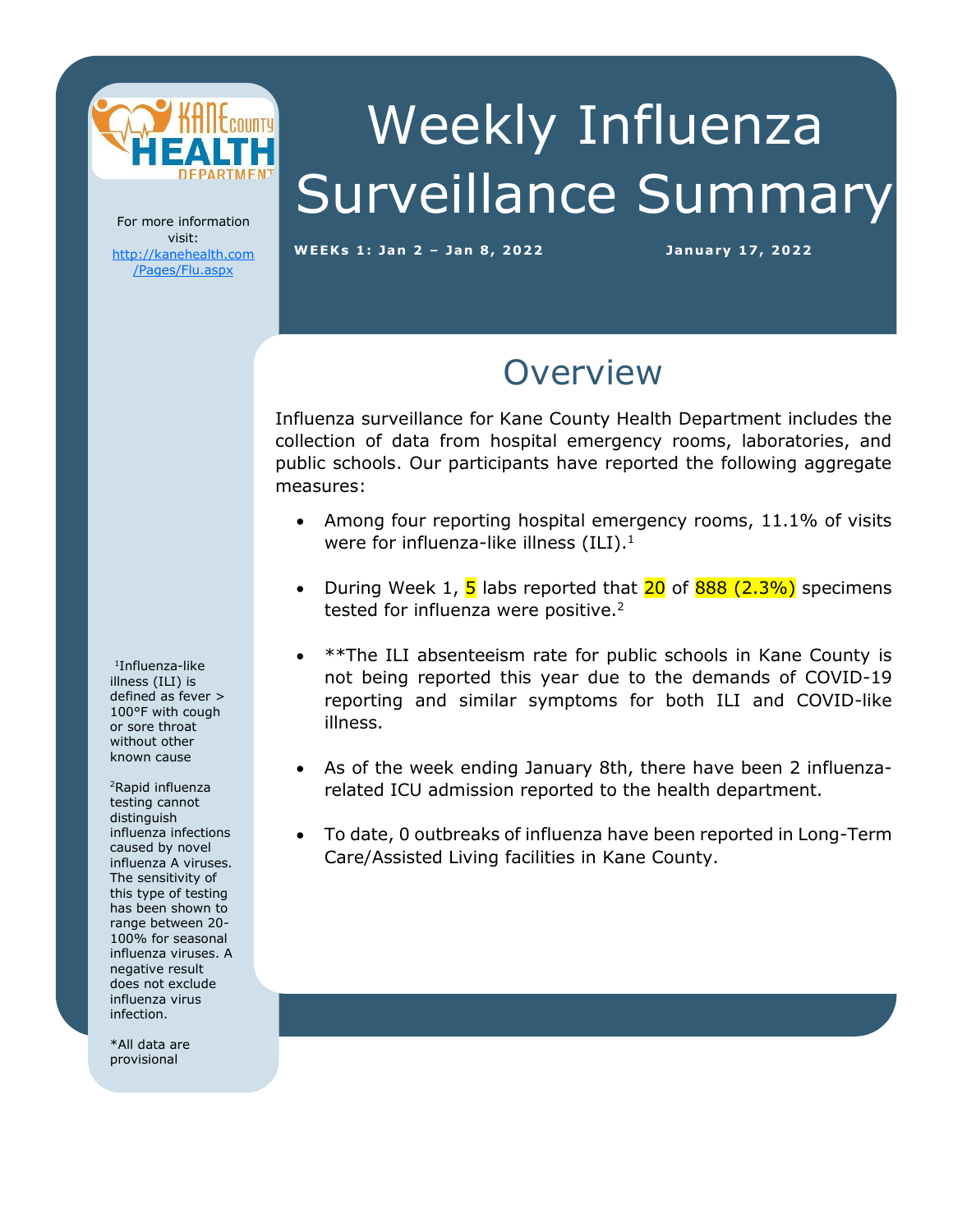## Emergency Room Visits

During Week 1, 11.1% of reported hospital emergency room visits were for influenza-like illness  $(III).<sup>1</sup>$ 

Each week, data for the 2021-22 season will be presented with data from the previous flu seasons to show the trend of ER visits for ILI over time.

Visits for influenza-like illness to reporting emergency rooms during Week 47 had the following age distribution:

- 0-4 years: 19.1% of all ILI visits
- 5-24 years: 24.3% of all ILI visits
- 25-64 years: 46.9% of all ILI visits
- 65+ years: 9.7% of all ILI visits

Throughout the season, KCHD will provide updated information on the total number of people visiting the emergency room for ILI, and what age groups make up those visits.

1 Influenza-like illness (ILI) is defined as fever > 100°F with cough or sore throat without other known cause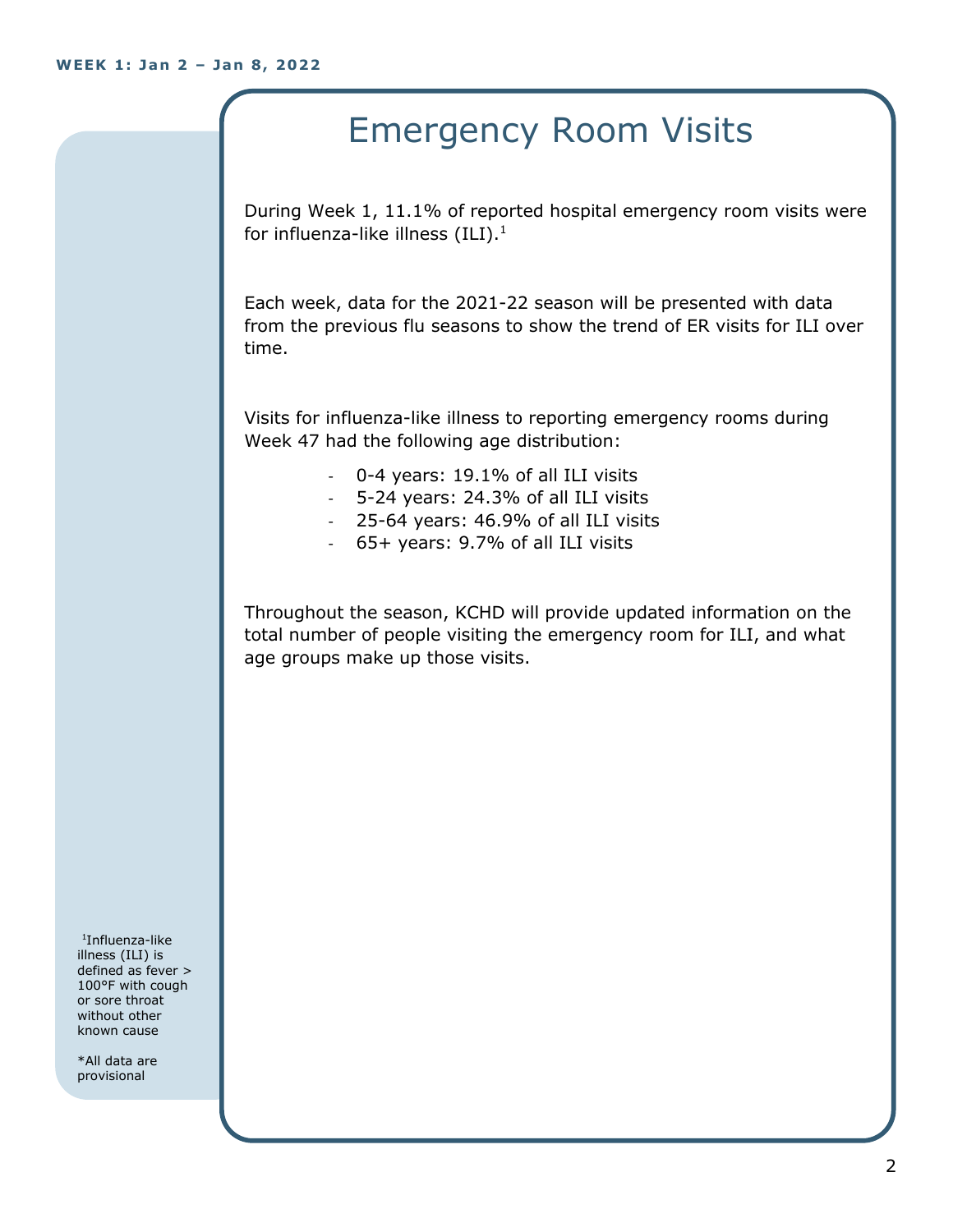

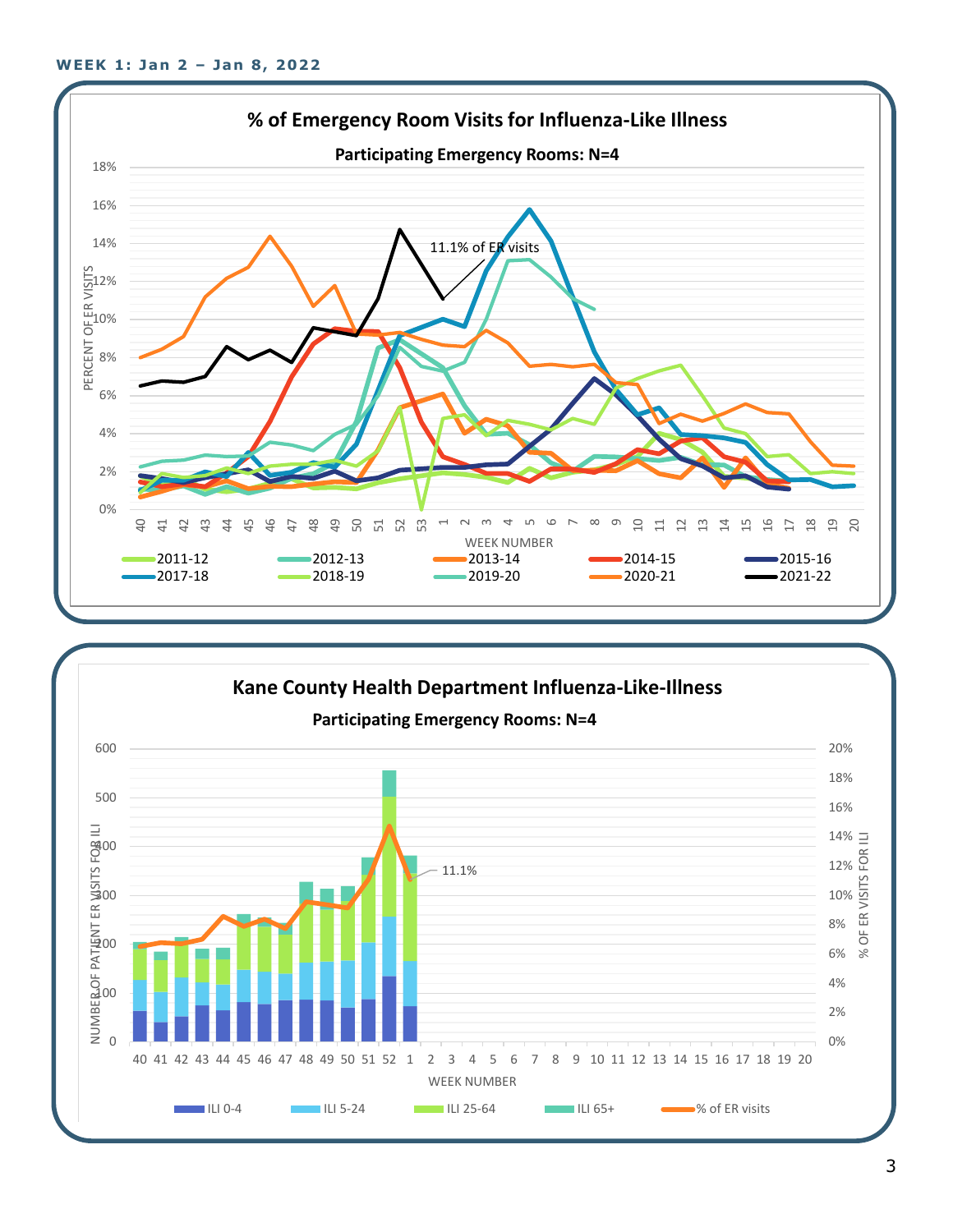# Laboratory Tests

| <b>Kane County Labs (5)</b>       | <b>Week: 49</b> |                | <b>Season Total</b> |                |  |
|-----------------------------------|-----------------|----------------|---------------------|----------------|--|
|                                   | <b>Number</b>   | <b>Percent</b> | <b>Number</b>       | <b>Percent</b> |  |
| <b>Specimens Tested</b>           | 790             |                | 6736                |                |  |
| <b>Specimens Positive</b>         | 9               | 1.1%           | 154                 | 2.5%           |  |
| <b>Positive Specimens by Type</b> |                 |                |                     |                |  |
| Influenza A                       | 8               | 88.9%          | 148                 | 96.1%          |  |
| Influenza B                       |                 | 11.1%          | 6                   | 3.9%           |  |
| Influenza AB                      | 0               | 0.0%           | O                   | 0.0%           |  |
| Unknown                           | O               | 0.0%           |                     | 0.0%           |  |



Rapid influenza testing cannot distinguish influenza infections caused by novel influenza A viruses. The sensitivity of this type of testing has been shown to range between 20- 100% for seasonal influenza viruses. A negative result does not exclude influenza virus infection.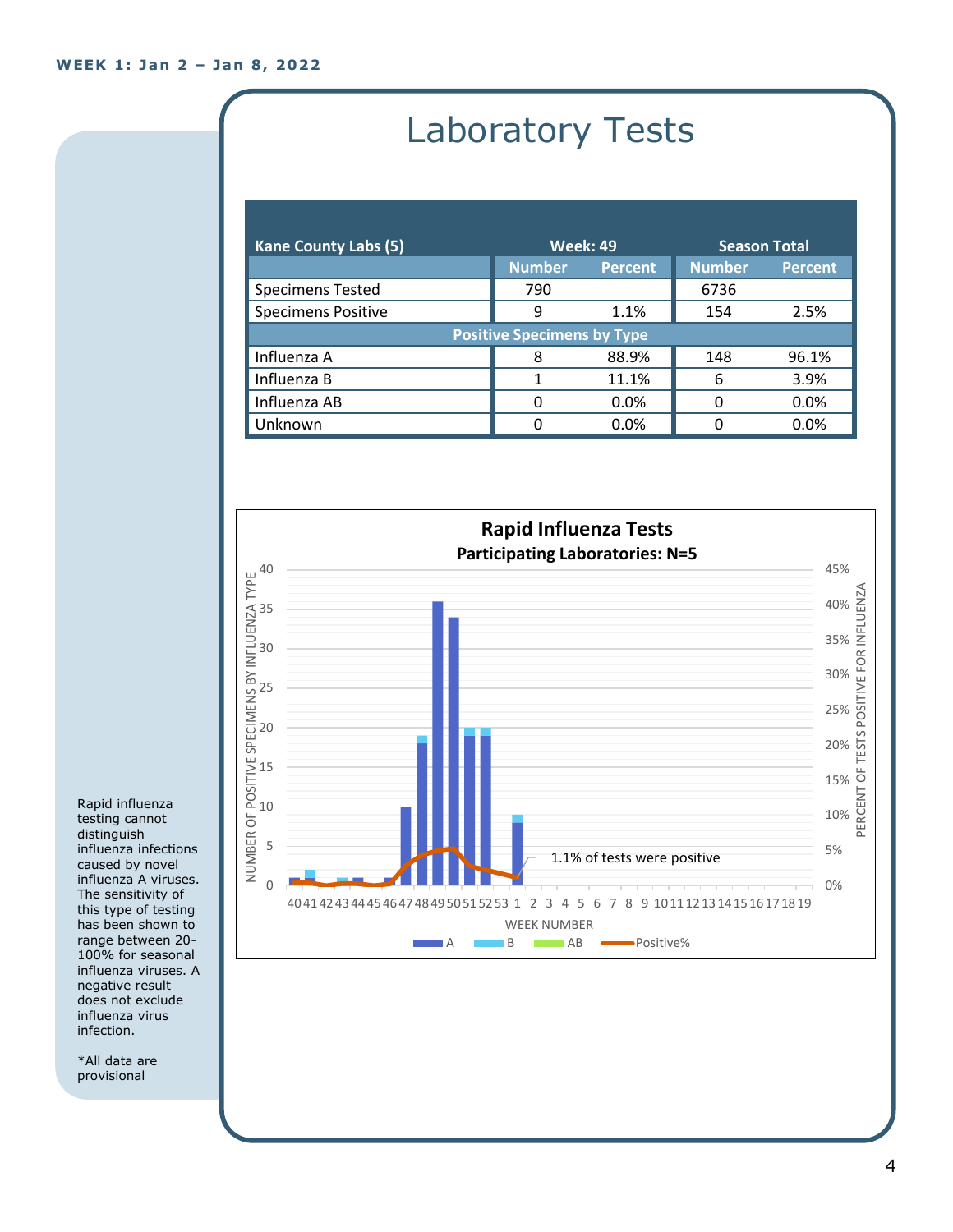#### Student Absenteeism

The ILI absenteeism rate for public schools in Kane County is not being reported this year due to the demands of COVID-19 reporting and similar symptoms for both ILI and COVID-like illness.

Influenza-like illness (ILI) is defined as fever > 100°F with cough or sore throat without other known cause.